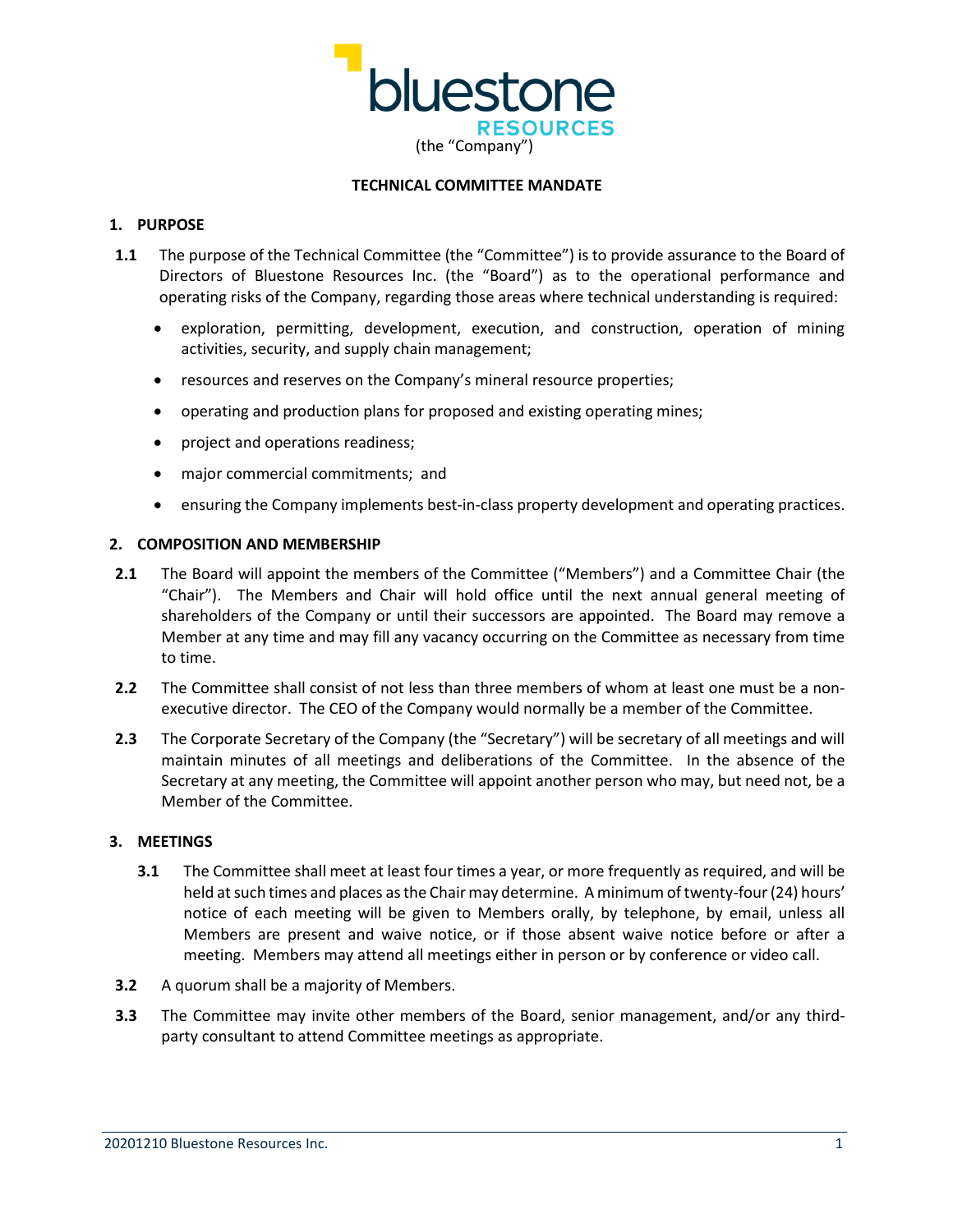### **4. DUTIES AND RESPONSIBILITIES**

- **4.1** The Committee will be responsible to:
	- review and assess the reporting of all operating activities (to include exploration, mining, development, execution, and construction, security, and supply chain management) and in the Committee's discretion, make recommendations to the Board for consideration;
	- review risk management procedures and monitor risks in all operating activities;
	- review the effectiveness of the reporting of technical and operating matters;
	- assess the adequacy of strategic planning, forecasting, and budgeting;
	- assess legal and regulatory compliance of technical and operating matters;
	- engage third-party technical consultants, where necessary;
	- assess the performance of key operating personnel and operating teams;
	- advise the CEO when required on specific M&A opportunities as requested by the CEO or directed by the Board;
	- report and make recommendations to the Board on all technical and operating mattersincluding material proposals, material contracts, and major commercial arrangements with potential key contractors and service providers; and
	- perform such other duties as may be assigned by the Board from time to time or as may be required by applicable regulatory authorities or legislation.

# **5. ACCESS TO INFORMATION AND AUTHORITY**

**5.1** The Committee will be granted unrestricted access to all information regarding the Company and all directors, officers, employees, consultants, and contractors will be directed to cooperate as requested by Members. The Committee has the authority to retain, at the Company's expense, independent legal, financial, and other advisors, consultants, and experts, to assist the Committee in fulfilling its duties and responsibilities.

# **6. REVIEW OF MANDATE**

**6.1** The Committee will annually review and assess the adequacy of this Mandate and recommend any proposed changes to the Board for consideration.

# **7. RESPONSIBILITIES OF THE COMMITTEE CHAIR**

- **7.1** The fundamental responsibility of the Chair is to be responsible for the management and effective performance of the Committee and provide leadership to the Committee in fulfilling its mandate and any other matters delegated to it by the Board. To that end, the Chair's responsibilities shall include:
	- working with the Board Chair, the CEO, and the Secretary to establish the frequency of the Meetings;
	- providing leadership to the Committee and presiding over Meetings;
	- facilitating the flow of information to and from the Committee and fostering an environment in which Members may ask questions and express their viewpoints;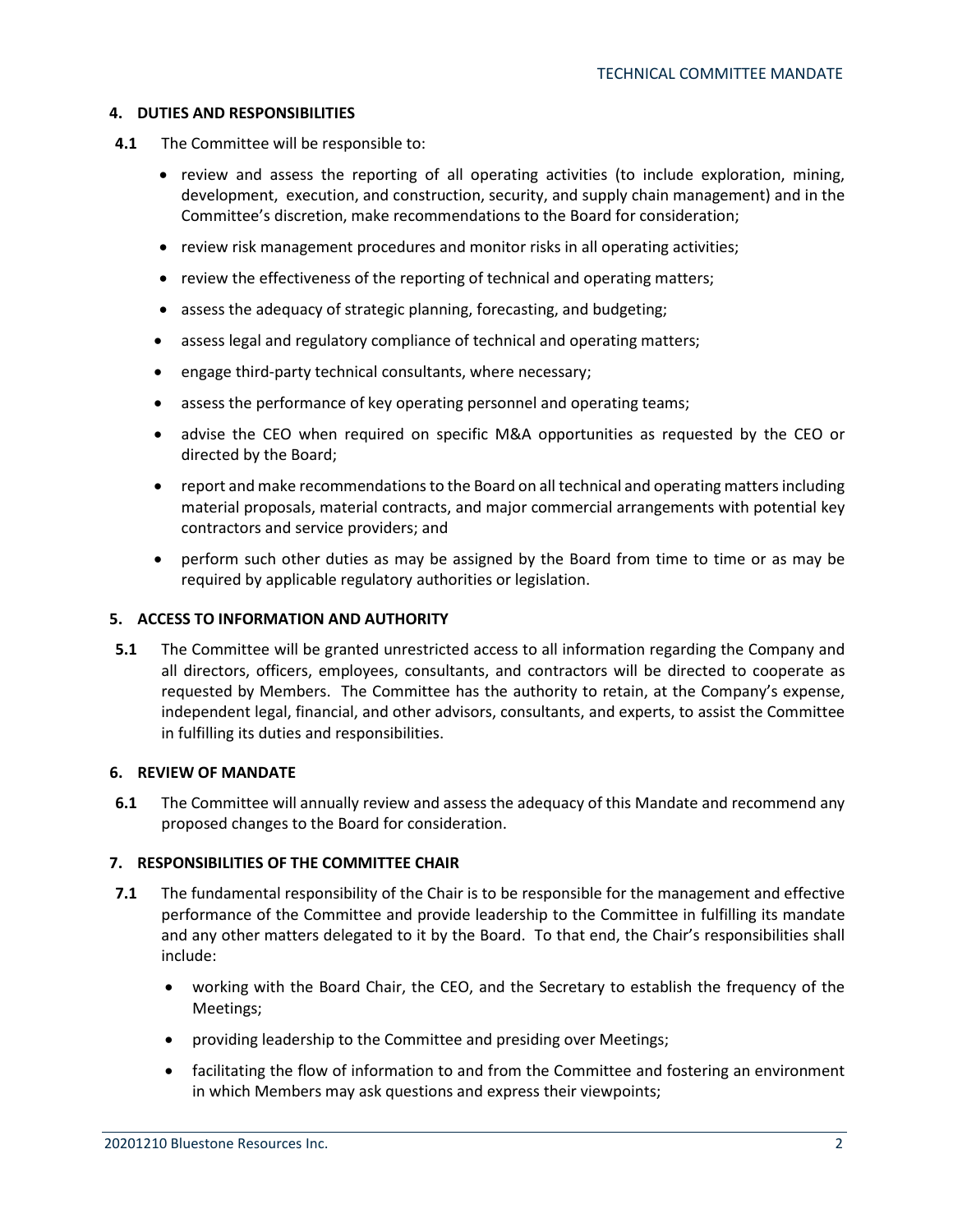- reporting to the Board with respect to the significant activities of the Committee and any recommendations of the Committee;
- leading the Committee in annually reviewing and assessing the adequacy of its mandate and evaluating its effectiveness in fulfilling its mandate; and
- taking such other steps as are reasonably required for the Committee to carry out its mandate.

| Original approval date: | March 8, 2018             |  |  |
|-------------------------|---------------------------|--|--|
| Revised date:           | December 10, 2020         |  |  |
| Approved by:            | <b>Board of Directors</b> |  |  |